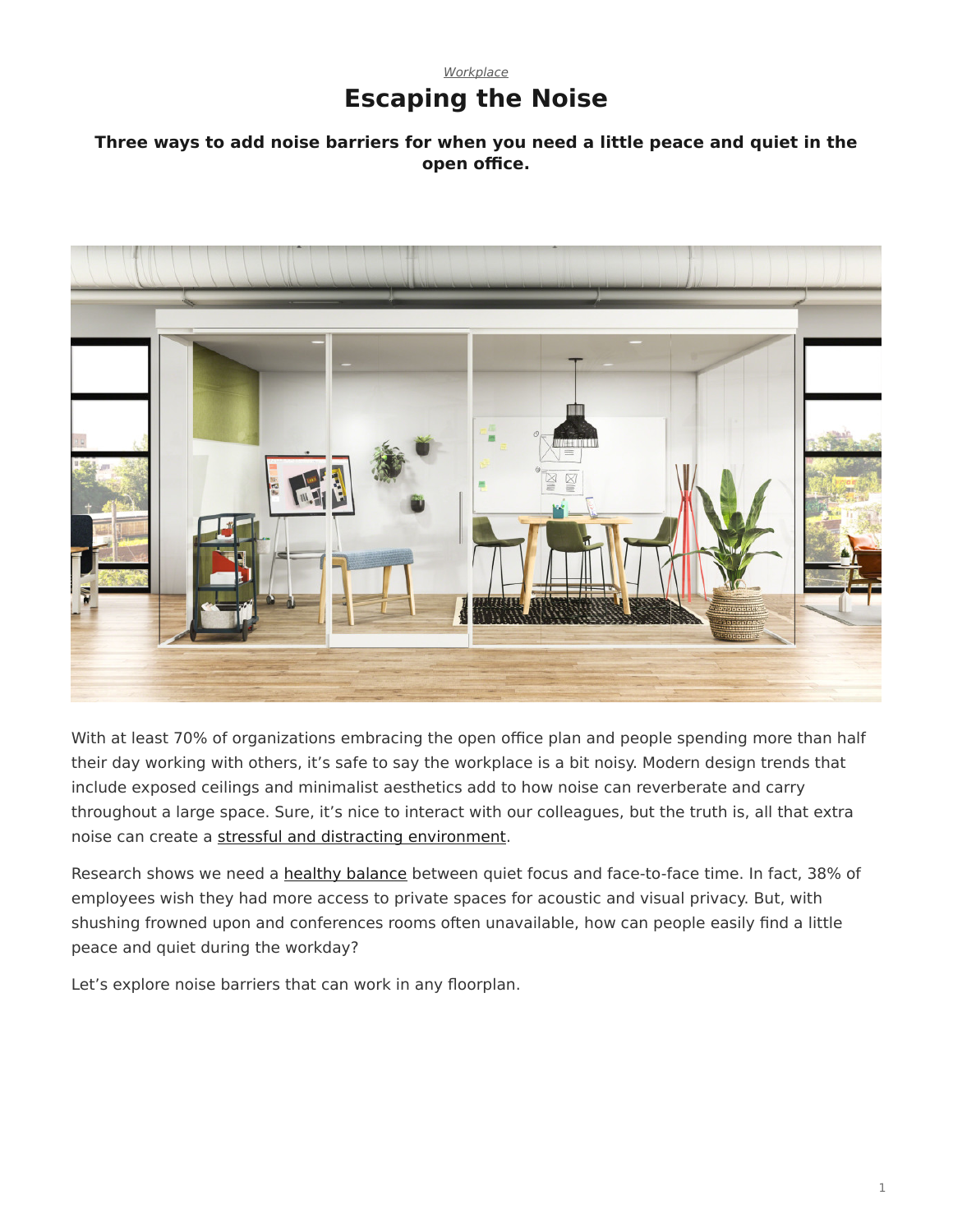

# 1.

### **PODS**

Whether you need to make a phone call or have a small team meeting, pods can easily accommodate a variety of user needs. These easy to install, modular rooms act as freestanding workspaces with small footprints. Choose from a wide selection of sizes and styles from [Orangebox](https://www.orangebox.com/products/Air3), IRYS.

P.S. We've got [some tips](https://www.steelcase.com/research/articles/topics/workplace/designing-with-pods/) to consider before selecting your pod.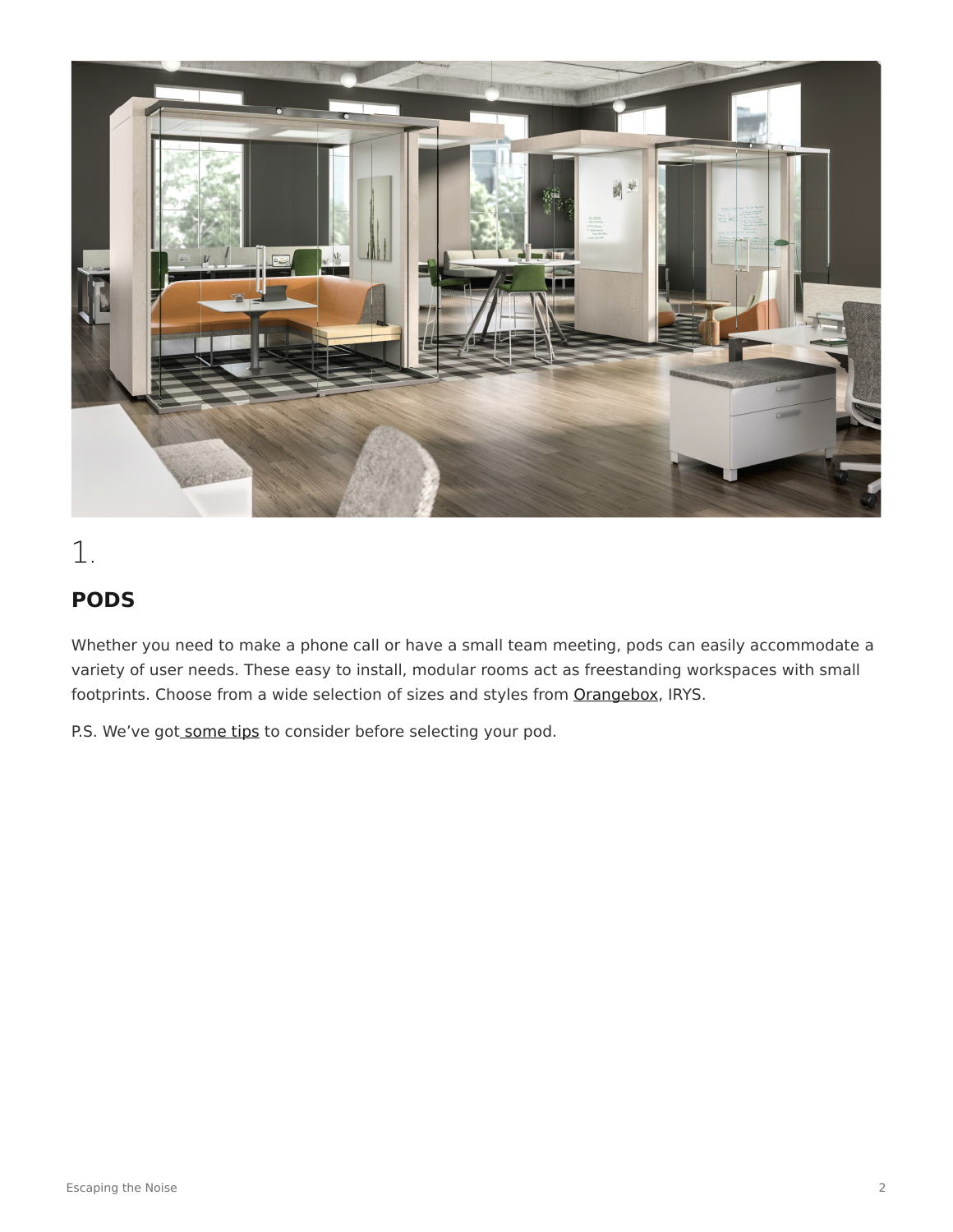

# 2.

### **STEELCASE FLEX ACOUSTIC BOUNDARY**

Need a quiet space in seconds? No problem. The [Steelcase Flex Acoustic Boundary](https://www.steelcase.com/products/screens/steelcase-flex-acoustic-boundary/) is designed to move with you. (After all, it is on wheels.) Each one improves acoustic performance and provides an ondemand boundary for space division.

The acoustic boundary is available in two sizes and easily holds Steelcase Flex Markerboards, so your ideas can go wherever you do.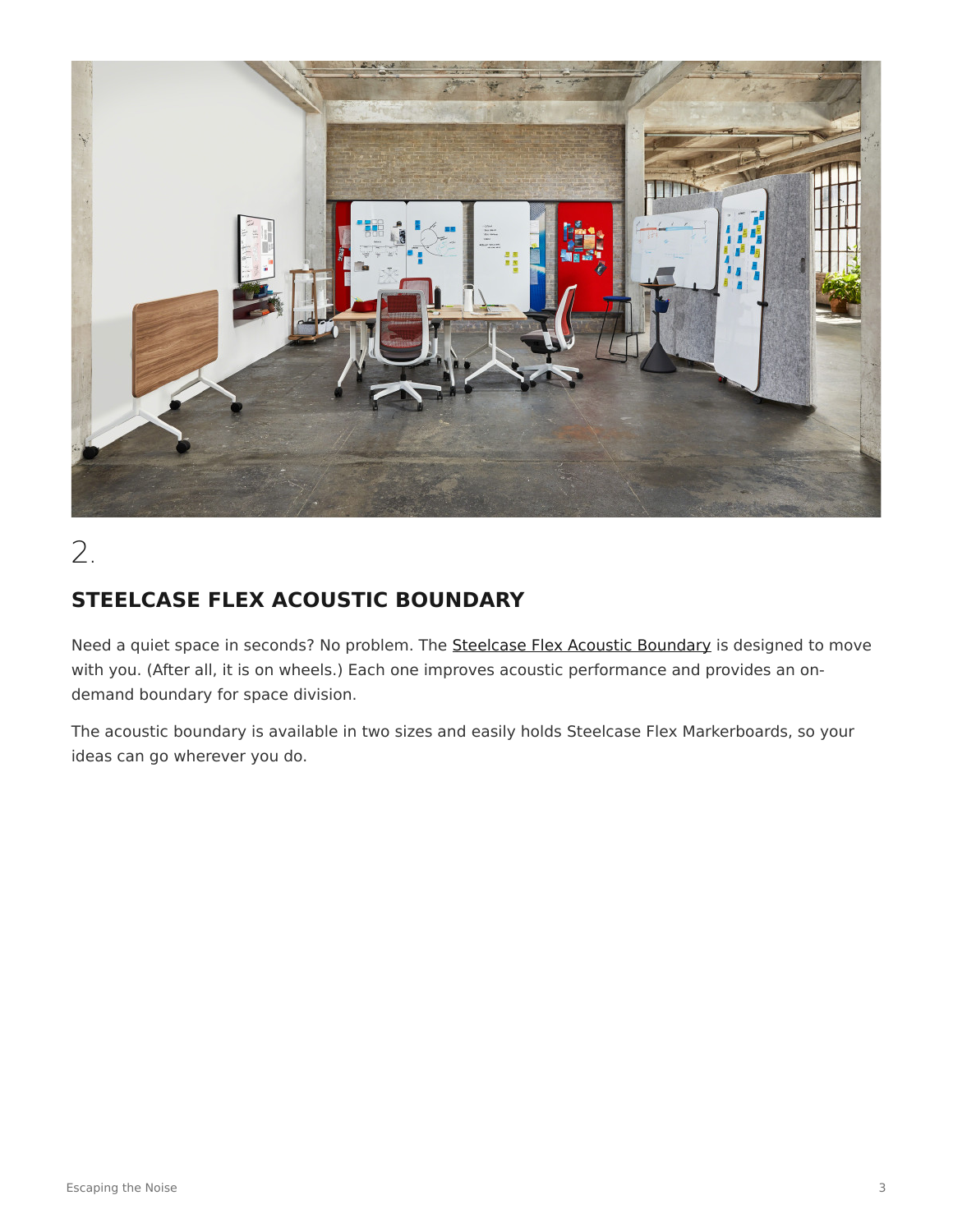

## 3.

### **V.I.A.**

For a seamless way to create enclosed workspaces while still maintaining that airy, open feel in your office, look to [V.I.A.](https://www.steelcase.com/products/walls-work-walls/via/) Short for Vertical Intelligent Architecture, V.I.A. walls encourage human interaction by providing true acoustical privacy and hosting technology. These walls portray a sense of permanence while having the speed and design flexibility of a relocatable wall, allowing for a range of applications.

Want more information about [What's New](https://www.steelcase.com/new/) for the workplace this fall? [Explore settings featuring 36 new](https://www.steelcase.com/new/) [products.](https://www.steelcase.com/new/)

#### **Featured Products**

**[+About Steelcase](https://www.steelcase.com/discover/steelcase/our-company/)**